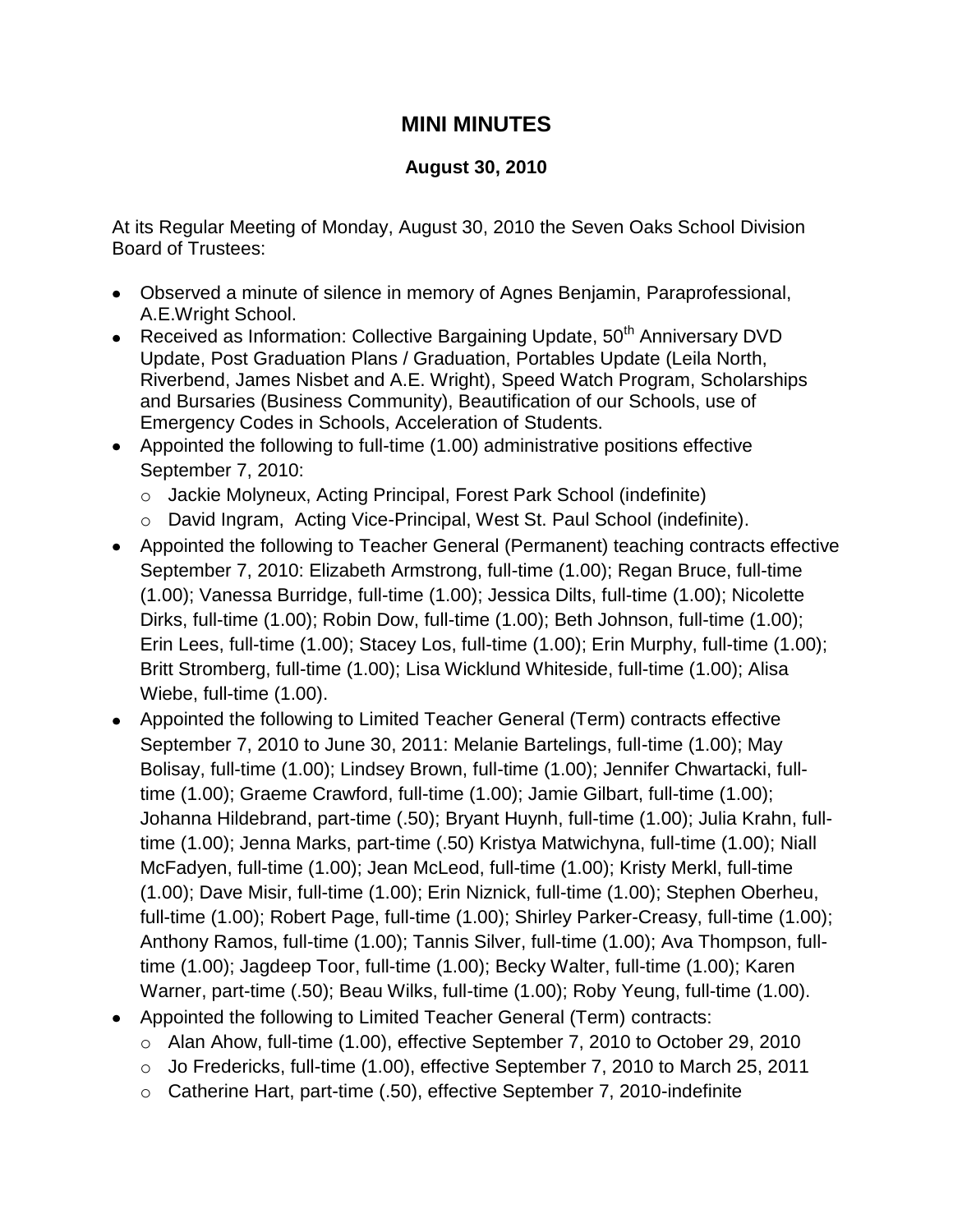- o John Holmes, part-time (.50), effective September 7, 2010 to December 22, 2010
- o Sharon Nowrang, full-time (1.00), effective September 7, 2010-indefinite
- o Patricia Ullyot, part-time (.50), effective September 7, 2010 to December 22, 2010
- Appointed Sheila Zalluski to a part-time (.50) Limited Teacher General (Term) contract (ECSS) effective September 7, 2010 to June 30, 2011.
- Appointed the following to full-time paraprofessional positions effective September 7, 2010: Virginia Bobrowski, full-time (1.00); Jenna Firth, full-time (1.00); Jeff Herold, full-time (1.00); Stephanie Montour, full-time (1.00); Ian Quinn, full-time (1.00); Ingrid Tomiak, full-time (1.00)
- Appointed Chris Rossong to a part-time (4 hours per day) paraprofessional position effective June 17, 2010.
- Appointed Michele Stevenson to a part-time (4 hours per day) paraprofessional position effective June 21, 2010.
- Appointed Jodi Kryschuk to a full-time position of Divisional Network Technician: SharePoint, effective July 5, 2010.
- Appointed the following to part-time (.50) school secretary positions effective September 7, 2010: Joanna Clowater, Tara Ginter, Cindy Zdrill.
- Appointed Jimmy Krahn to a part-time (4 hours per day) bus driver position effective August 30, 2010.
- Granted leaves of absence, without pay, effective 2010-2011 school year to the following teachers: Jennifer Arjoon, part-time (.50); Sopear Chhin, part-time (.29); Bobbi-Lynn Haegeman, part-time (.20); Yolanda Papini-Pollock, part-time (.25); Bernadette Schimnowski, full-time (1.00); Joni Tesoro, full-time (.100).
- Granted Jennifer Arjoon a full-time (1.00) leave of absence, without pay, effective April 3, 2010 to June 30, 2010.
- Granted Warren Persowich (ECSS) a part-time (.20) leave of absence, without pay, effective the 2010-2011 school year.
- Granted Cole Summers, paraprofessional, a part-time (.50) leave of absence, without pay, effective the 2010-2011 school year and Vijayaluxmi Shell, paraprofessional, a part-time (.50) leave of absence, without pay effective September 7, 2010 to November 19, 2010.
- Received notice of intent to resign from Andrew Goosen, electrician, effective August 6, 2010; Daniel Vicente, paraprofessional, effective June 30, 2010; and Carrie-Jean Wilkins, school secretary, effective August 3, 2010.
- Received notice of intent to retire from Joyce Kehler, bus driver, effective June 30, 2010 and Dianne Edward, community coordinator, effective June 30, 2010.
- Rescinded the following Superintendents' Personnel Report motions:
	- $\circ$  #10-157 appointing Beth Johnson to a full-time (1.00) Limited Teacher General (Term) contract effective September 7, 2010 to June 30, 2011.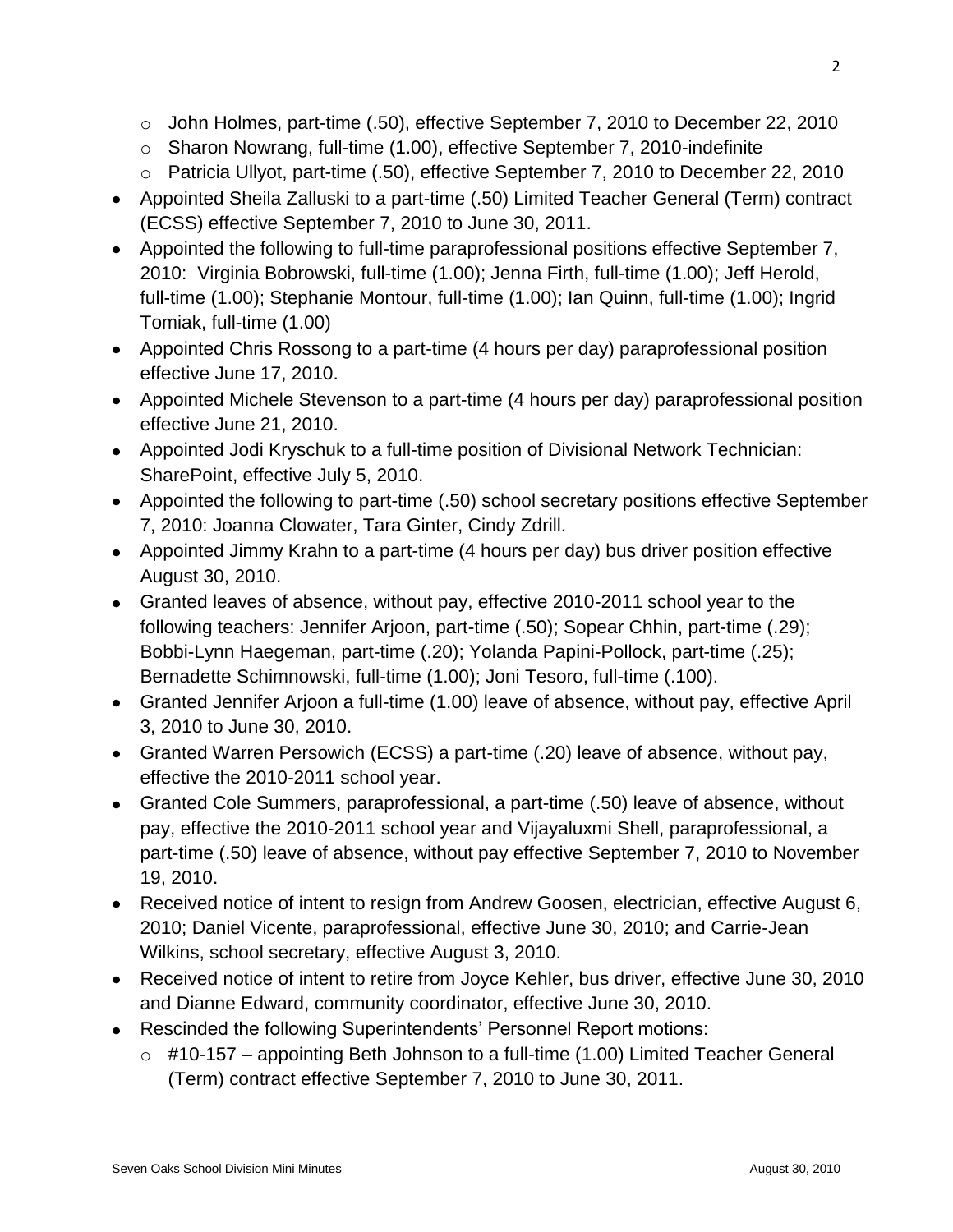- $\circ$  #10-153 appointed Annette Alix Roussin to a part-time (.90) permanent teaching contract (Clinician) effective September 7, 2010.
- $\circ$  #10-157 appointing Erin Lees to a part-time (.50) permanent teaching contract effective September 7, 2010.
- Approved that Regular Board Meetings be held in the 2010 (prior to Trustee Elections) on September 13, 2010 and October 18, 2010.
- Approved that a Trustee Orientation Meeting be held on November 1, 2010.
- Approved that the Inaugural and Regular Board Meetings be held on November 8, 2010.
- Approved the proposed terms and conditions for the Garden City Collegiate Tennis Courts Joint use Agreement with the City of Winnipeg.
- Approved the 2010-2011 Divisional Plan.
- Approved the request of the Seven Oaks Education Foundation to obtain a liquor permit for Garden City Collegiate for a staff social on September 24, 2010.
- Approved that the Board rescind the May 10, 2010 Motion No.10-151 that the Board sign a lease for the year July 1, 2010 to June 30, 2011 with the Manitoba Association of School Business Officials for the rental of office space at the Ben Zaidman Educational Resource Centre at a rental fee of \$72.92 per month.
- Approved for payment:
	- o Cheques #2103870-#2104305, #210161-#210176 (US\$), direct deposit #210005133-#210005902, and pre-authorized debits #201007-201008 in the amount of \$8,088.826.59.
	- o Cheques #2110000-#2110150, #210177-#210179 (US\$), direct deposit #211000000-#211000315, and pre-authorized debits #21009-21010 in the amount of \$1,730,869.12.
	- o Invoice No. B5575485054 for the SOMS Ventilation Upgrade in the amount of \$9,323.41 be paid to Appin Associates.
	- $\circ$  Invoice No. B5625485054 for SOMS Ventilation Upgrade in the amount of \$10,693.65 be paid to Appin Associates.
	- o Invoice No. B5626485054 for SOMS Ventilation Upgrade in the amount of \$2,301.76 be paid to Appin Associates.
	- o Invoice No. B5630485059 for the Garden City West HVAC project in the amount of \$129,283.95 be paid to Appin Associates.
	- o Invoice No. B5627485077 for the Margaret Park School Condenser Replacement project in the amount of \$910.45 be paid to Appin Associates.
	- o Certificate of Payment No. 6 for the Margaret Park Condenser Replacement project in the amount of \$12,431.78 be paid to Derksen Plumbing & Heating.
	- $\circ$  GST on the Release of Holdback for the Margaret Park Condenser Replacement project in the amount of \$1,405.48 be paid to Derksen Plumbing & Heating.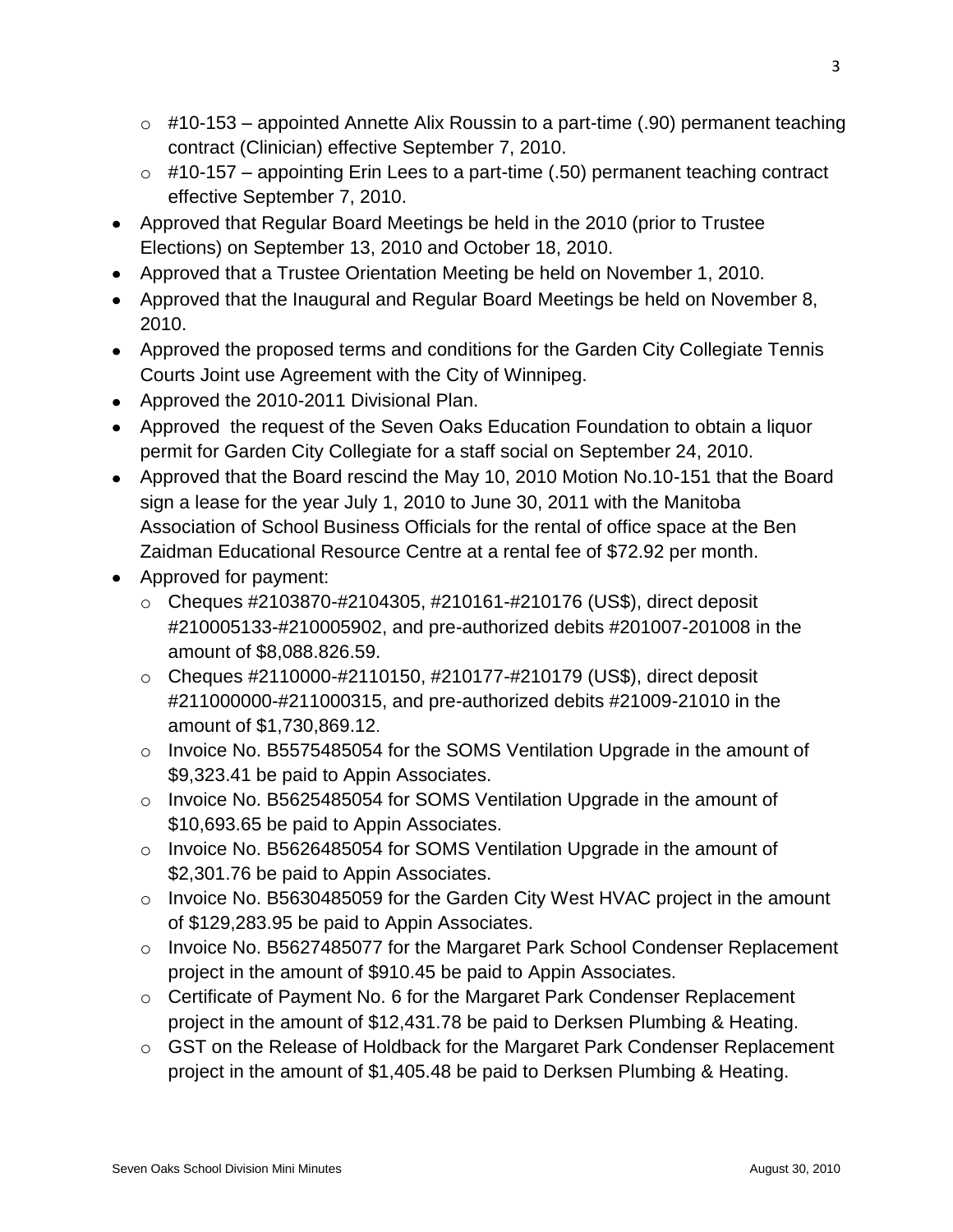- $\circ$  Invoice No. J022667B for the balance of the Statutory Holdback for the SOMS Ventilation Upgrade project in the amount of \$48,302.71 be paid to East Side Ventilation.
- o GST on Invoice No. J022667B for the balance of the Statutory Holdback for the SOMS Ventilation Upgrade project in the amount of \$4,045.28 be paid to East Side Ventilation.
- o Invoice No. 556-10 for Amber Trails Land Exchange in the amount of \$11,550.00 be paid to Lombard North Group.
- o Invoice No. 8044 for Renovations at Edmund Partridge Community School in the amount of \$1,958.40 be paid to Number Ten Architectural Group.
- o Invoice No. 406483 for GCCI West Roof Replacement /Reinforcement Phase 2 in the amount of \$4,286.10 be paid to Stantec Consulting.
- o 7-1/2 Statutory Holdback on Holdback Payment Certificate No.18 for the Garden City Link and Addition project in the amount of \$314,452.85 be paid to Westland Construction Ltd.
- o GST on Holdback Payment Certificate No.18 for the Garden City Link and Addition project in the amount of \$15,656.10 be paid to Westland Construction Ltd.
- Approved that the Board write a letter to the Department of Education recommending that LED tail lights and signal lights be mandatory on all school buses with a copy of the motion to the Manitoba School Boards Association.
- Received Conference Reports from:
	- o Karen Mozdzen, Teacher, H.C. Avery School Canadian Counselling and Psychotherapy Association, Counselling: What's on the Horizon, May 11 to 14, 2010 - Charlottetown, Prince Edward Island.
	- o Pamela Bosiuk-Franklin, Jennifer Harrison, Barbara Di Curzio, Teachers Maples Collegiate - National Council of Teachers of Math Conference, April 21 to 24, 2010 - San Diego, California.
	- o Charlotte Livingston, Teacher, Maples Collegiate Council of Exceptional Children, April 21 to 24, 2010 - Nashville, Tennessee.
	- o Jillian Bjornson, Teacher, Arthur E. Wright School "Learning and the Brain" Conference, February 18 to 20, 2010 - San Francisco, California.
	- o Jennifer Greene, Teacher, H.C. Avery School MART Dealing with Difficult People, May 14, 2010 - Winnipeg, Manitoba.
	- o Maureen Justice-Dupuis, Teacher, H.C. Avery School National At-Risk Education Network Conference, February 16 to 18, 2010 - Panama City Beach, Florida.
	- o Karen Kowalchuk, Teacher, Forest Park School National Council of Teachers of Math Conference, April 21 to 24, 2010 - San Diego, California.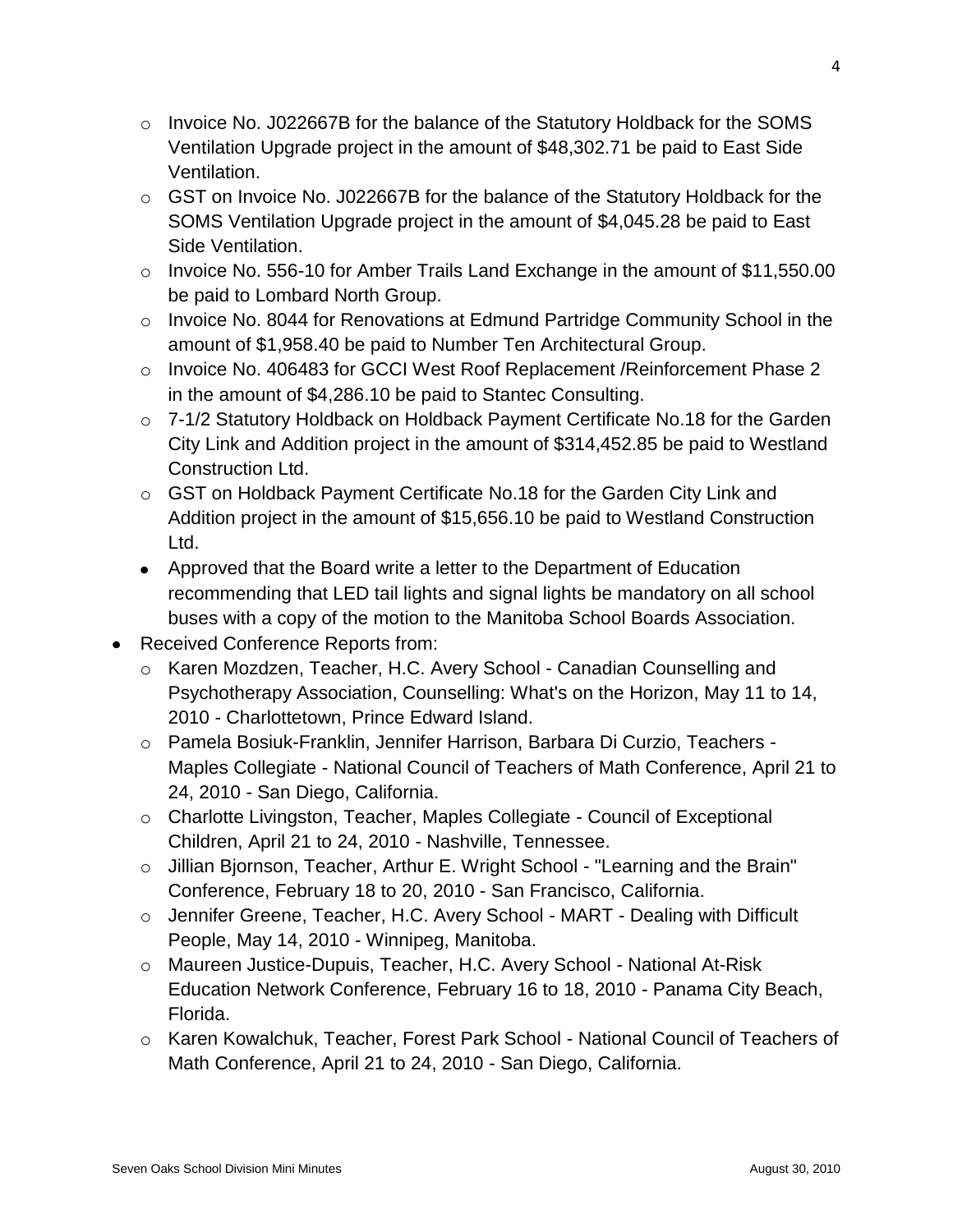- o Richard Lupu, Teacher, A.E. Wright Community School National Council of Teachers of Math Conference, April 21 to 24, 2010 - San Diego, California.
- o Chris McNulty, Teacher, Forest Park School National Council of Teachers of Math Conference, April 21 to 24, 2010 - San Diego, California.
- o Colleen Singbeil, Speech-Language Pathologist, Educational & Clinical Support Services - Closing the Gap, October 2008, Minneapolis, Minnesota.
- o Jennifer Erickson, Teacher, Forest Park School National Council of Teachers of Math Conference, April 21 to 24, 2010 - San Diego, California.
- o Beth Albers-Jones, Teacher, Constable Finney School Mind the Gap: Print, New Media, Art - Grand Forks, North Dakota.
- o David Ingram, Teacher, West St. Paul School National Council of Teachers of Math Conference, April 21 to 24, 2010 - San Diego, California.
- o Rosemary Martel, Teacher, Edmund Partridge Community School National Council of Teachers of Math Conference, April 21 to 24, 2010 - San Diego, California.
- o Roswitha Nowak, Teacher, École Leila North Community School National Council of Teachers of Math Conference, April 21 to 24, 2010 - San Diego, California.
- o Joyce Nault, Teacher, École Leila North Community School National Council of Teachers of Math Conference, April 21 to 24, 2010 - San Diego, California.
- o Rick Kraychuk, Teacher, Edmund Partridge Community School Canadian Counselling and Psychotherapy Association 2010 Annual Conference, May 11 to 14, 2010 - Charlottetown, PEI.
- o Angela Bubnowicz, Vice-Principal, Riverbend; Karen Hartikainen, Principal, Forest Park - National Council of Teachers of Math Conference, April 21 to 24, 2010 - San Diego, California.
- o Carol Matsumoto, Teacher, Governor Semple School NCTM 2009 Annual Meeting and Exposition, April 22 to 25, 2009 - Washington, D.C.
- o Sabrina Slessor, Teacher, Forest Park School National Council of Teachers of Math Conference, April 21 to 24, 2010 - San Diego, California.
- o Sonja Wiens, Teacher, Constable Finney School Unite 2010: 21<sup>st</sup> Annual National Conference of Carl Orff Canada, April 29 to May 2, 2010 - Winnipeg, Manitoba.
- o Hasmita Trivedi, Teacher, Riverbend School National Council of Teachers of Math Conference, April 21 to 24, 2010 - San Diego, California.
- o Regan Bruce, Teacher, H.C. Avery National Council of Teachers of Mathematics - Regional Conference and Exposition, November 4 to 6, 2009 - Minneapolis, Minnesota.
- o Valerie O'Leary, Teacher, H.C. Avery School National At-Risk Education Network (NAREN) Annual National Conference - Panama City, Florida.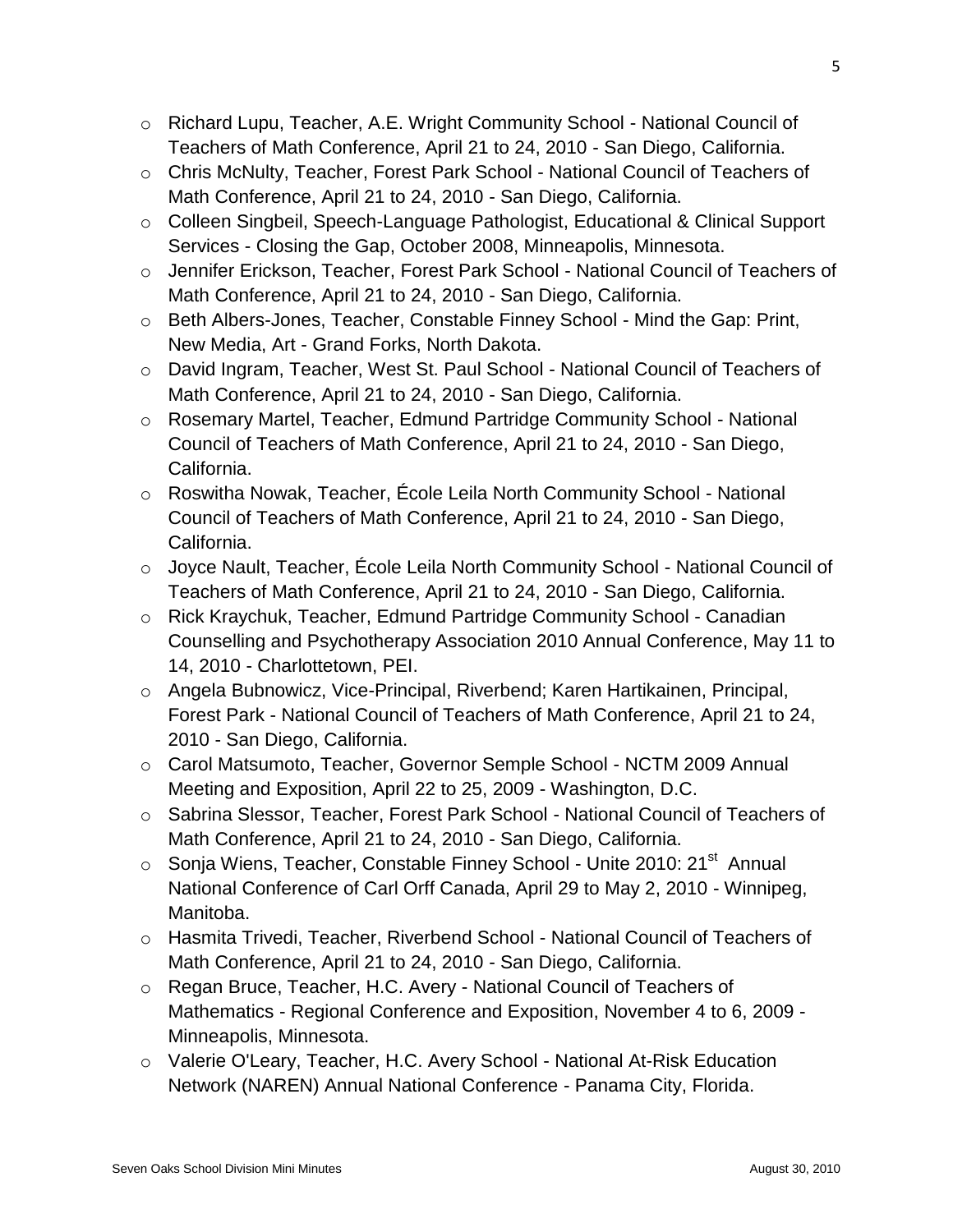- o John-Luke Racciatti, Teacher, É.S.O.M.S. The Midwest Band Clinic, December 15 to 18, 2009 - Chicago, Illinois.
- o Leslie Deck, Teacher, Victory School National Council of Teachers of Math Conference, April 21 to 24, 2010 - San Diego, California.
- o Lindsay Brown, Teacher, Maples Collegiate National Council of Teachers of English Convention, November 19 to 24, 2009 - Philadelphia, PA.
- Received correspondence from:
	- o Rick Dedi, Executive Director, Public Schools Finance Board: Land Exchange Agreement among Seven Oaks School Division, Genstar Development Company and 5423571 Manitoba Ltd.
	- o Hugh Coburn, President, Manitoba School Boards Association: Letter to Honourable Nancy Allan thanking her for meeting on June 7.
	- o MSBA Executive Highlights, June 7, 2010.
	- o MSBA e-bulletin, June 16, 2010.
	- o MSBA e-bulletin, June 30, 2010.
	- o Nancy Allan, Minister of Education: Tax Incentive Grant (TIG).
	- o David Yeo, Director, Education Administration Services, MECY: MECY (in consultation with Manitoba Health) and with a diminished threat of recurrence of H1N1, is advising of the discontinuation of reporting absenteeism on websites.
	- o R. Kachur, City Clerk, City of Winnipeg: Our Winnipeg Plan First Reading Bylaw No. 67/2010.
	- o Hugh Coburn, President, MSBA: New requirements regarding procedures for controlling visitor access to child care centres.
	- o All Aboard: Manitoba's Poverty Reduction Strategy.
	- o Howard Ryant, Heritage Language Principal: 2010 Heritage Language Classes.
	- o Ron Lemieux, Minister of Local Government: Funding for West St. Paul School's Local Climate Change Action Plan.
	- o Gaylene Schroeder-Nishimura, Seven Oaks School Division: 2010-2011 Non-Resident Fees.
	- o Lynne Mavins, Acting Director, Schools' Finance Branch: Chris Anderson will be rejoining the Schools' Finance Branch effective July 5, 2010 as the Acting Assistant Director.
	- o Rick Dedi, Executive Director, PSFB: Changes to Capital Reserve Policy, approved by PSFB on June 17, 2010.
	- o MB News Release: June 29, 2010 School Capital Projects to Focus on Renovations, Upgrades: Allan.
	- o Rick Dedi, Executive Director, PSFB: École Riverbend Community School Modular Classrooms - Tender Award.
	- o Rick Dedi, Executive Director, PSFB: École Leila Community School Interior Renovation to develop new washroom facilities - Approval to proceed to Design.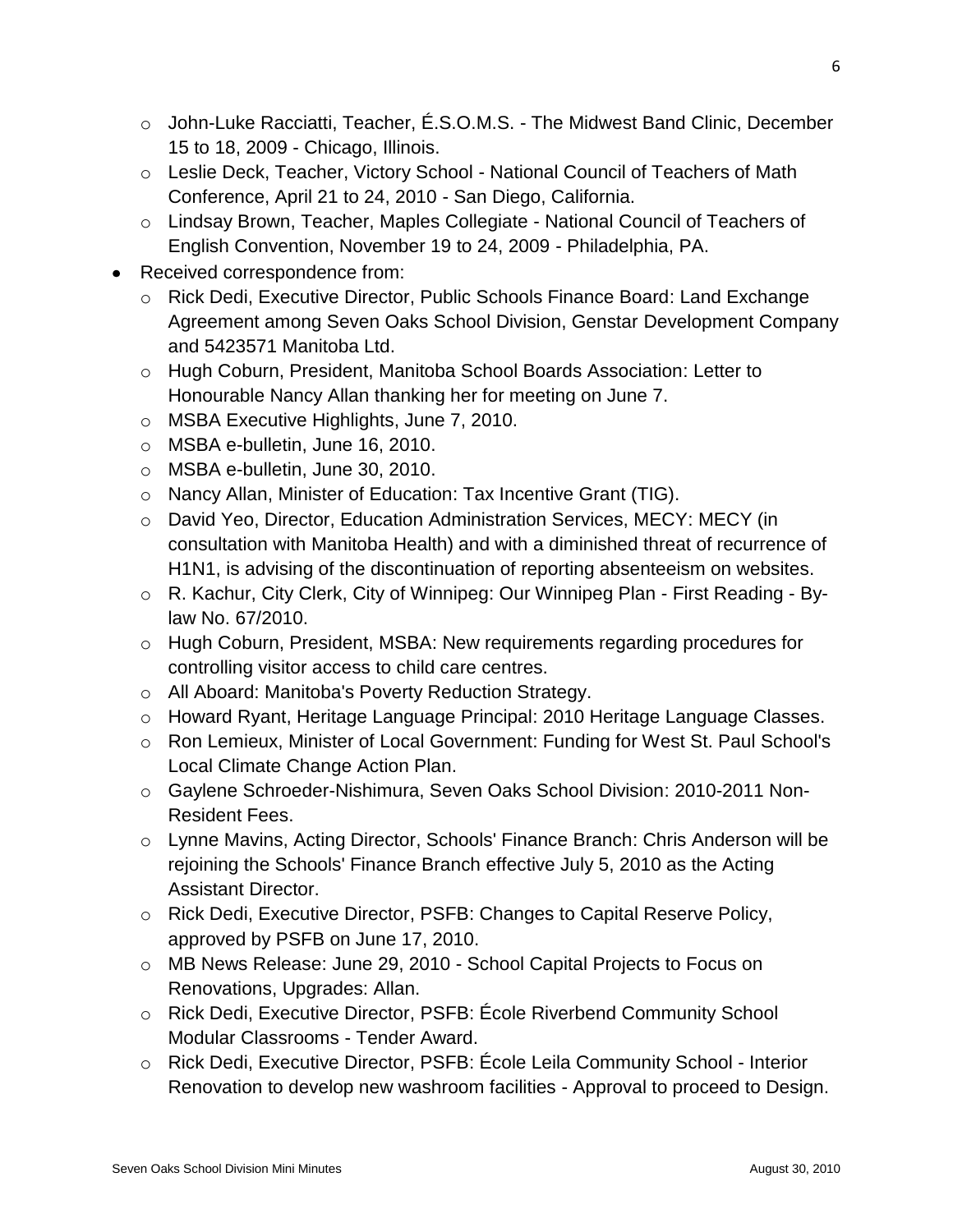- o Rick Dedi, Executive Director, PSFB: Garden City Collegiate Elevator and Grooming Room.
- o R. John Weselake, Deputy Executive Director, PSFB: École Leila Community School - Interior Renovation to develop new washroom facilities - Approval to proceed to Design.
- o Cliff Meder, Director of Operations, SOSD: Garden City Addition & Renovation Change Orders No. 14 & 15, 16 & 17.
- o Michael Willcock, D'Arcy & Deacon LLP: Land Exchange between Seven Oaks School Division and 5423571 Manitoba Ltd. - mortgage has been discharged on Status of Title.
- o Art Elias, Western Financial Group: Manitoba Schools Insurance (MSI) July 1, 2010 Renewals.
- o Keith Thomas, Risk Manager, Manitoba School Boards Association: 2010-2011 Voluntary Student Accident Insurance.
- o Labour Relations, Manitoba School Boards Association: CPI, Unemployment Rate and Regional Trends updates for June, July and August 2010.
- $\circ$  Gonzalo Pizarro, MECY, Schools' Finance Branch: Allocation of Tax Incentive Grant between the Division and the DSFM.
- o George Buri, Chairperson, Board of Trustees, Brandon School Division: Copy of letter from Brandon School Division to Mr. Hugh Coburn, President, MSBA.
- o George Buri, Chairperson, Board of Trustees, Brandon School Division: Copy of letter from Brandon School Division Board of Trustees to Hugh Coburn, President, MSBA, regarding the impact on school divisions should they lose the ability to tax.
- o George Buri, Chairperson, Board of Trustees, Brandon School Division: Copy of letter from Brandon School Division Board of Trustees to the Honourable Greg Selinger, Premier, Province of Manitoba, regarding the taxation of school property.
- o George Buri, Chairperson, Board of Trustees, Brandon School Division: Copy of letter from Brandon School Division Board of Trustees to Hugh Coburn, President, MSBA, regarding the PSFB Five-Year Capital Plan.
- o Heather Demetrioff, Associate Director, MSBA: MSBA will be conducting an additional school board candidate information session via web-conference this September.
- o Ralph Ramore, Disability Claims & Rehabilitation Administrator, Manitoba Teachers' Society: MTS Disability Benefits Plan - Notice of Premium Rates for the 2010/2011 School Year (unchanged from 2009/2010).
- o Glen Endler, PSFB Accountant: Schedule of Operational Advances for 2010/2011.